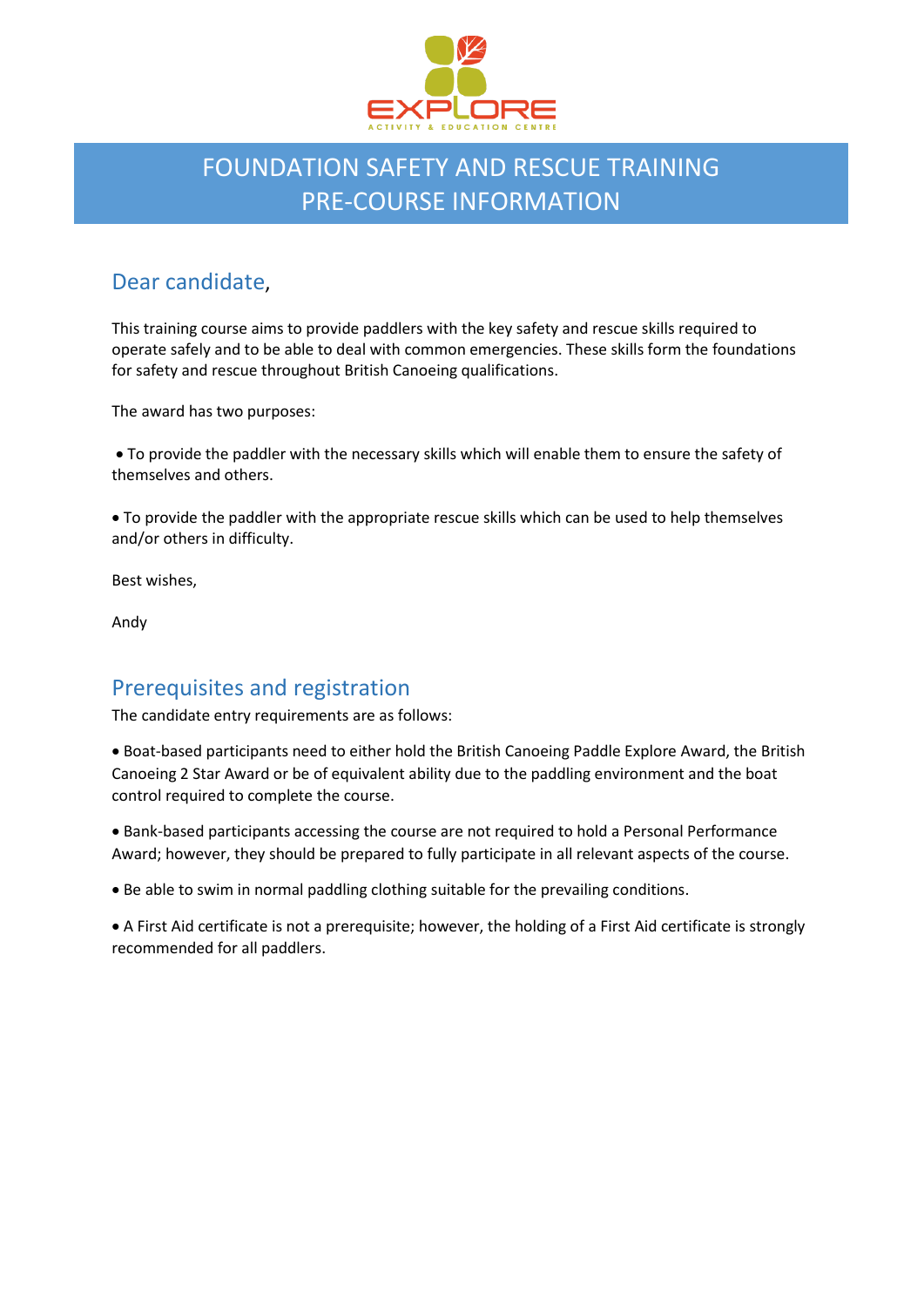### The Basics

**Timings**: Please arrive at 8.30am for a prompt 9am start. We will finish by 5pm.

**Venue**: Explore Activity Centre, The Quays, Coleford Bridge Road, Mytchett, Surrey, GU166DS

**Parking**: On-site

**Cost:** £85 (plus £5 certification fee for non-BC members)

**Medical information:** Please make me aware of any illnesses or allergies that you may have before the course. If you require any medication for these, please bring them along.

**Equipment:** You are expected to provide your own protective equipment. A range of appropriate craft will be available for use. Alternatively, you are welcome to bring your own craft. Please dress according to the conditions as we will be going ahead whatever the weather!

To participate in all rescue scenarios, the following equipment will need to be present:

- Towline OR tow system
- Throwline
- Webbing (sewn or unsewn sling) and large karabiner
- Whistle
- Knife

Although it is recommended that all candidates have their own equipment, a selection of buoyancy aids, helmets, paddles, craft and rescue equipment can be made available on the day.

**Food and drink**: Please bring enough food and drink to sustain you throughout the day. There is also a small Tesco & Co-Op locally to buy lunch from. Tea and coffee making facilities on site.

**Contact:** If you have any questions or queries before the course, you can email me at: [info@exploreactivitycentre.co.uk](mailto:info@exploreactivitycentre.co.uk)

### What do we cover?

The content of the course will cover:

- General theory and planning
- Bank based rescues
- Boat based rescues
- Scenarios

**For a detailed outline of the course, see appendix 1.** 

### Method of assessment

The course does not include a formal assessment however all participants are expected to participate fully in all appropriate elements of the training. A certificate of attendance will be issued after successful completion of the course.